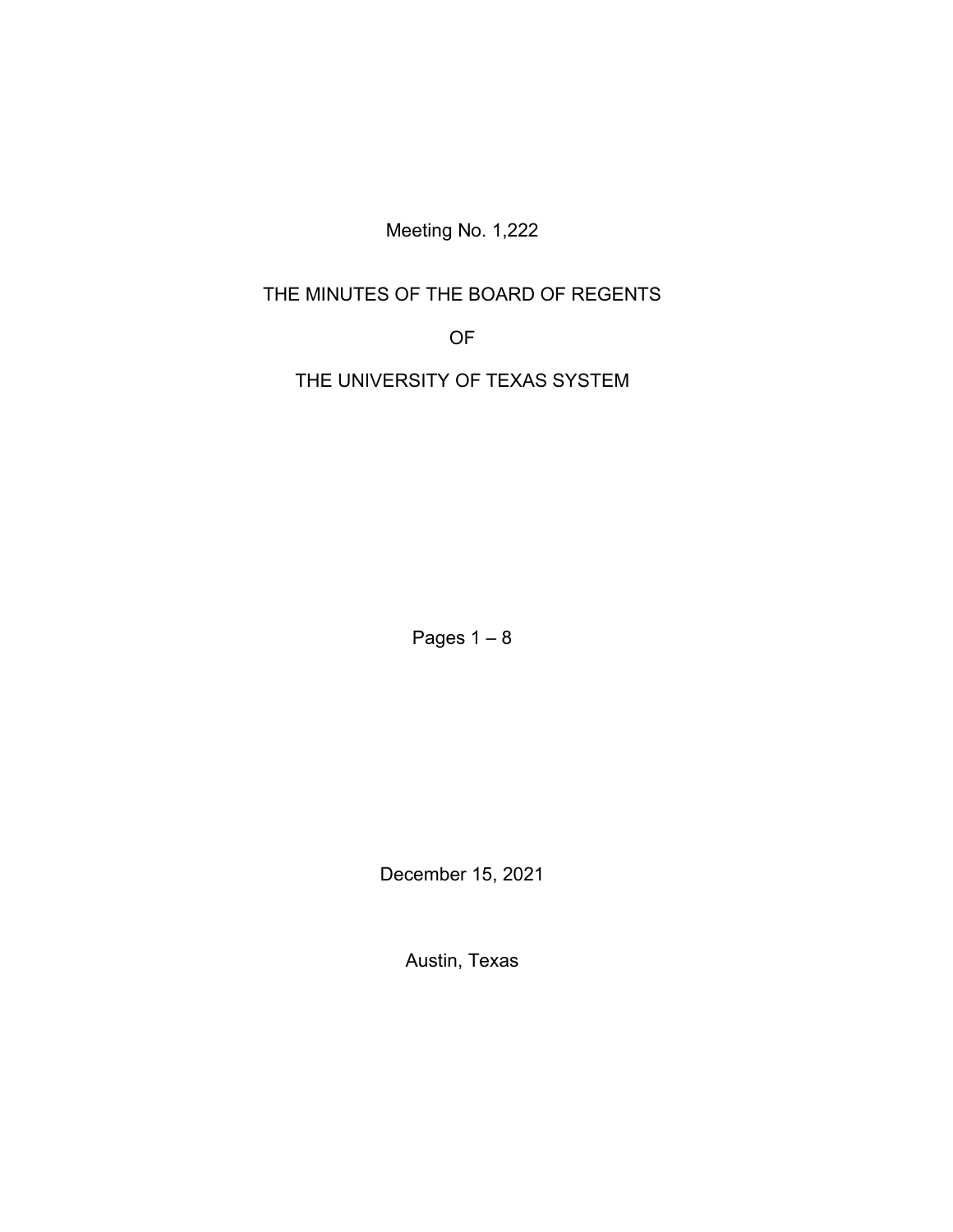# MEETING NO. 1,222

WEDNESDAY, DECEMBER 15, 2021.--The members of the Board of Regents of The University of Texas System convened a special called meeting in Open Session on Wednesday, December 15, 2021 at 2:00 p.m. via telephone conference call, in the Board Room, Second Floor, The University of Texas System Building, 210 West Seventh Street, Austin, Texas, with the following participation:

ATTENDANCE.--

Present Absent<br>
Chairman Eltife Chairman Absent<br>
Vice Cha Regent Crain Regent Hicks Regent Jiles Regent Perez Regent Stedman Regent Warren

Vice Chairman Longoria Vice Chairman Weaver **Regent Nguyen, Student Regent, nonvoting** 

CONVENE THE BOARD IN OPEN SESSION TO RECESS TO EXECUTIVE SESSION.-- At 2:00 p.m., in accordance with a notice being duly posted with the Secretary of State and there being a quorum present, Chairman Eltife called the meeting to order in Open Session, then recessed the Board to Executive Session, pursuant to *Texas Government Code* Sections 551.071, 551.073, and 551.074 to consider the matters listed on the Executive Session agenda.

RECONVENE THE BOARD IN OPEN SESSION TO CONSIDER ACTION ON EXECUTIVE SESSION ITEMS AND AGENDA ITEMS.--Chairman Eltife reconvened the Board in Open Session at 2:33 p.m. to consider action on the following items.

1a. U. T. System Academic Institutions: Discussion and appropriate action regarding proposed negotiated gifts, including potential naming features

Vice Chairman Weaver made the following motion:

I move that the U. T. System Board of Regents authorize Chancellor Milliken, Vice Chancellor Safady, and the Presidents of U. T Austin, U. T. Tyler, and U. T. M. D. Anderson Cancer Center to conclude negotiations necessary to finalize, approve, and accept gifts and to finalize and execute any agreements related to gift-associated namings consistent with the terms and conditions outlined and recommended in Executive Session.

The motion was seconded by Regent Perez and carried unanimously.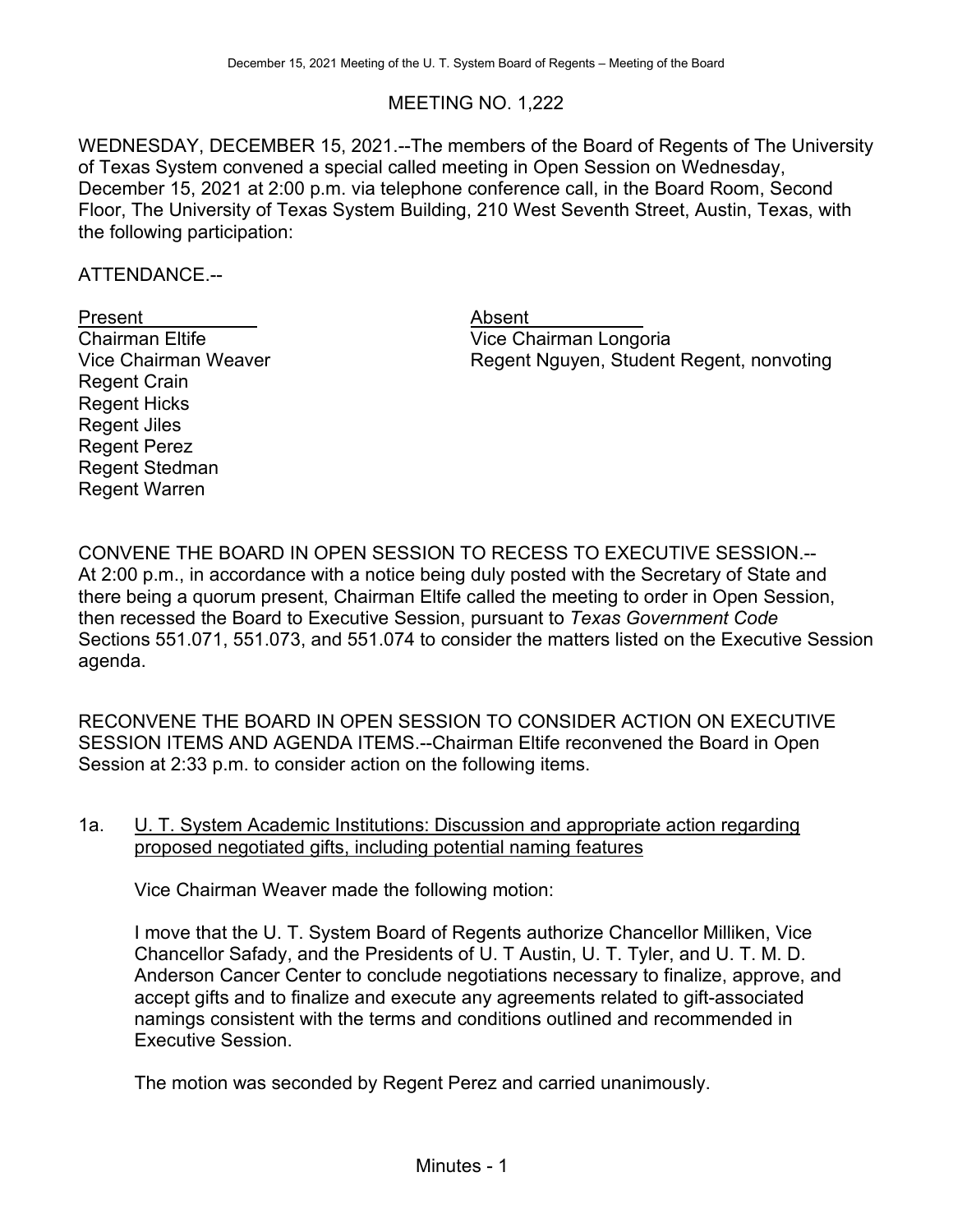1b. U. T. System Health Institutions: Discussion and appropriate action regarding proposed negotiated gifts, including potential naming features

See related Item 1a for action taken in Open Session.

2a. U. T. System: Discussion and appropriate action regarding individual personnel matters relating to appointment, employment, evaluation, compensation, assignment, and duties of presidents (academic and health institutions including interim presidents); U. T. System Administration officers (Executive Vice Chancellors and Vice Chancellors); other officers reporting directly to the Board (Chancellor, General Counsel to the Board, and Chief Audit Executive); Board members; and U. T. System and institutional employees

No action was taken on this item.

2b. **U. T. Arlington: Discussion and appropriate action on individual personnel matters related** to presidential search

Regent Warren made the following motion:

I move that the U. T. System Board of Regents authorize the Chairman, Chancellor, and the Executive Vice Chancellor for Academic Affairs to take action as recommended and discussed in Executive Session, to invite candidates for the U. T. Arlington presidency, to interview with the Board at a future meeting. This motion is made with the understanding that the names of finalists for the presidency will be made public at least 21 days before a vote to name a president.

The motion was seconded by Regent Crain and carried unanimously.

# 3. U. T. System Board of Regents: Discussion with Counsel on pending legal issues

No action was taken on this item.

# AGENDA ITEMS

### 1. U. T. System Board of Regents: Approval of Consent Agenda items

Chairman Eltife noted the following related to the Consent Agenda:

- Item a requests approval of terms of a new Employment Agreement for current Head Football Coach Traylor at U. T. San Antonio.
- Item b requests approval of delegation to conclude negotiations and execute the contract associated with U. T. San Antonio's membership in the American Athletic Conference.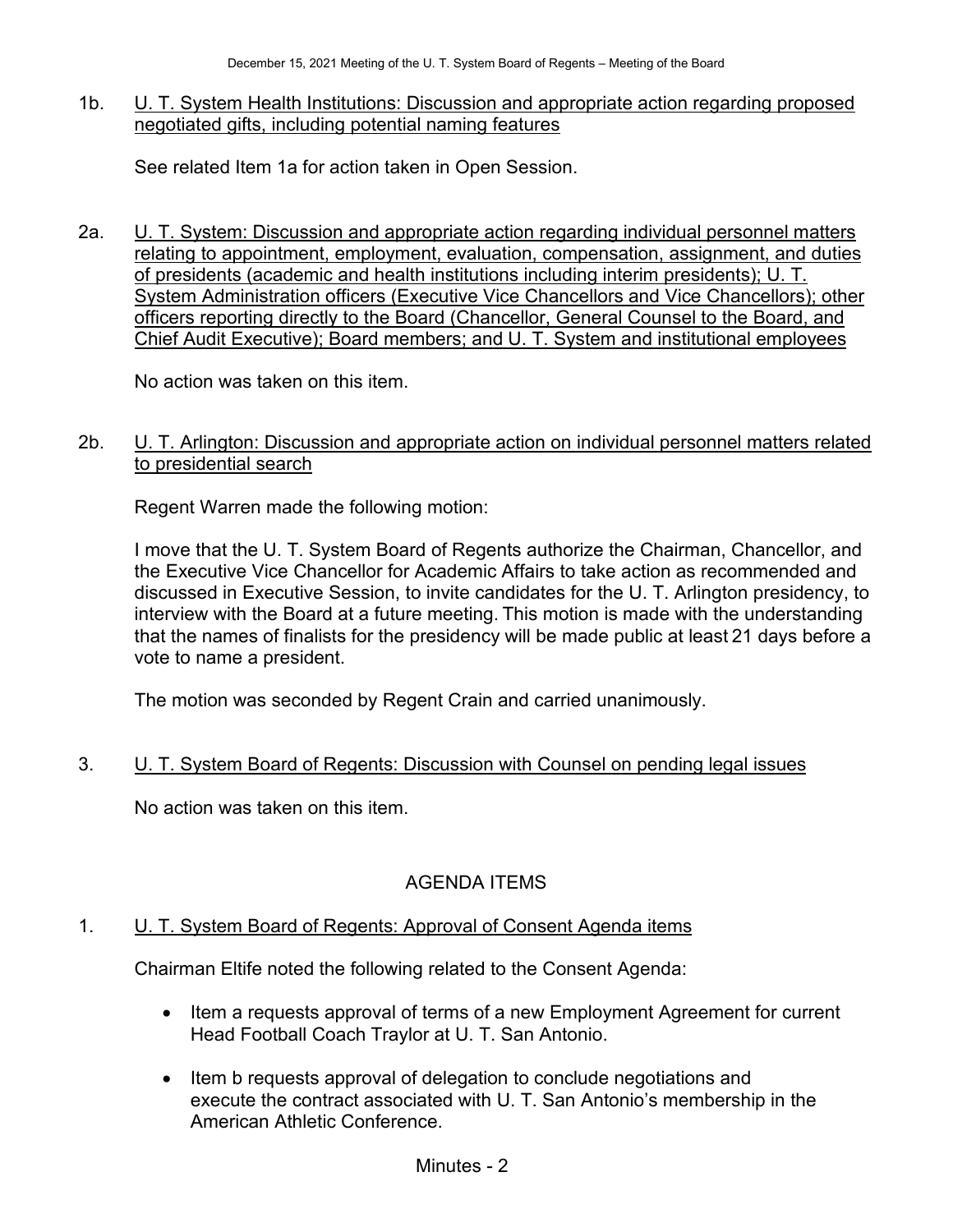Vice Chairman Weaver moved approval, which was seconded by Regent Crain. The Board then approved the Consent Agenda, which is set forth on Pages 4 - 8.

In approving the Consent Agenda, the Board expressly authorized that any contracts or other documents or instruments approved therein may be executed by officials of The University of Texas System or respective U. T. institution involved, as appropriate.

### 2. U. T. Medical Branch - Galveston: Request to approve the naming of the medical school

Following brief comments by Chancellor Milliken regarding support given by John Sealy and the Sealy Smith Foundation to The University of Texas Medical Branch at Galveston and advising of President Raimer's recommendation to name the medical school in honor of John Sealey, Regent Crain made the following motion:

I move the U. T. System Board of Regents approve the recommended naming of the school of medicine at The University of Texas Medical Branch at Galveston as The John Sealy School of Medicine.

## RECOMMENDATION

President Raimer will make a recommendation with the support of the Chancellor, the Executive Vice Chancellor for Health Affairs, and the Vice Chancellor for External Relations, Communications, and Advancement Services concerning the naming of the medical school.

The motion was seconded by Regent Hicks and carried unanimously.

Prior to adjourning the meeting, Chairman Eltife called on Chancellor Milliken who reported that U. T. San Antonio received the R1 Tier (or top-tier research institution) classification from The Carnegie Classification of Institutions of Higher Education, joining 150 universities out of over 3000 nationwide, one of eight universities in Texas to hold that distinction, and also now one of only 20 institutions in the country that have the R1 Carnegie classification and are Hispanicserving institutions.

ADJOURNMENT.--There being no further business, the meeting was adjourned at 2:40 p.m.

/s/ Tina E. Montemayor Secretary to the Board of Regents December 15, 2021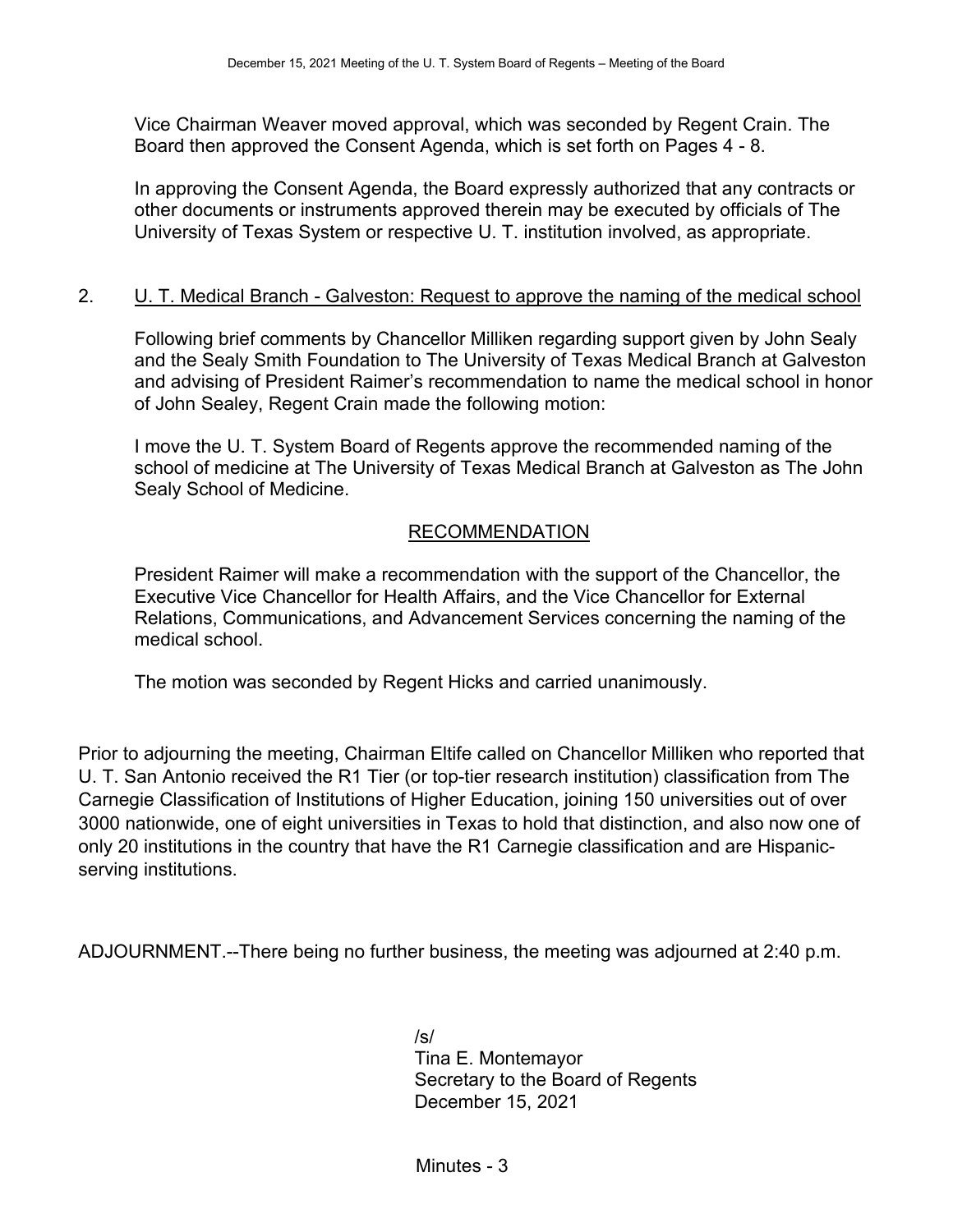

#### **THE UNIVERSITY OF TEXAS SYSTEM BOARD OF REGENTS CONSENT AGENDA**

**Special Called Board Meeting:**  December 15, 2021 Austin, Texas

#### a. Employment Agreement - **U. T. San Antonio**: Approval of terms of new Employment Agreement for current Head Football Coach Jeffrey Traylor

The following terms of a new Employment Agreement for Head Football Coach Jeffrey Traylor have been approved by the Chancellor, the Executive Vice Chancellor for Academic Affairs, and the Vice Chancellor and General Counsel and are recommended for approval by the U. T. System Board of Regents. The terms of the new Agreement were previously reviewed pursuant to Regents' *Rules and Regulations*, Rule 10501, Section 2.2.12(a). If the terms are approved, total compensation will exceed \$1 million. The new Agreement references the Constitution and Bylaws of the National Collegiate Athletic Association, any intercollegiate athletic conference of which The University of Texas at San Antonio is a member, the Regents' *Rules and Regulations*, and the policies of The University of Texas at San Antonio. A violation of the provisions of such constitution, bylaws, rules, regulations, or policies may be grounds for suspension without pay and/or dismissal.

# **Guaranteed compensation**

### **From:**

(Decrease of 0.08% for annual salary and increase of 819% for product endorsement provision for a total increase in guaranteed compensation of 184%, offset by total decrease of nonguaranteed compensation below of 69%)**:**

| Annual Salary:                                       |
|------------------------------------------------------|
| January 1, 2021 to December 31, 2021: \$630,000      |
| January 1, 2022 to December 31, 2022: \$661,500      |
| January 1, 2023 to December 31, 2023: \$694,575      |
| January 1, 2024 to December 31, 2024: \$729,304      |
| January 1, 2025 through December 31, 2025: \$729,304 |

Automobile: At the Discretion of the VP of Intercollegiate Athletics, Coach may be assigned a dealer car or \$600 monthly allowance

Social Club Membership: A country club membership at a club to be determined by the University

Product Endorsement/Supplemental Compensation: \$200,000 per contract year for participation in agreed upon television, radio, and other media events promoting the University Football Program

Tickets: Twelve (12) football season tickets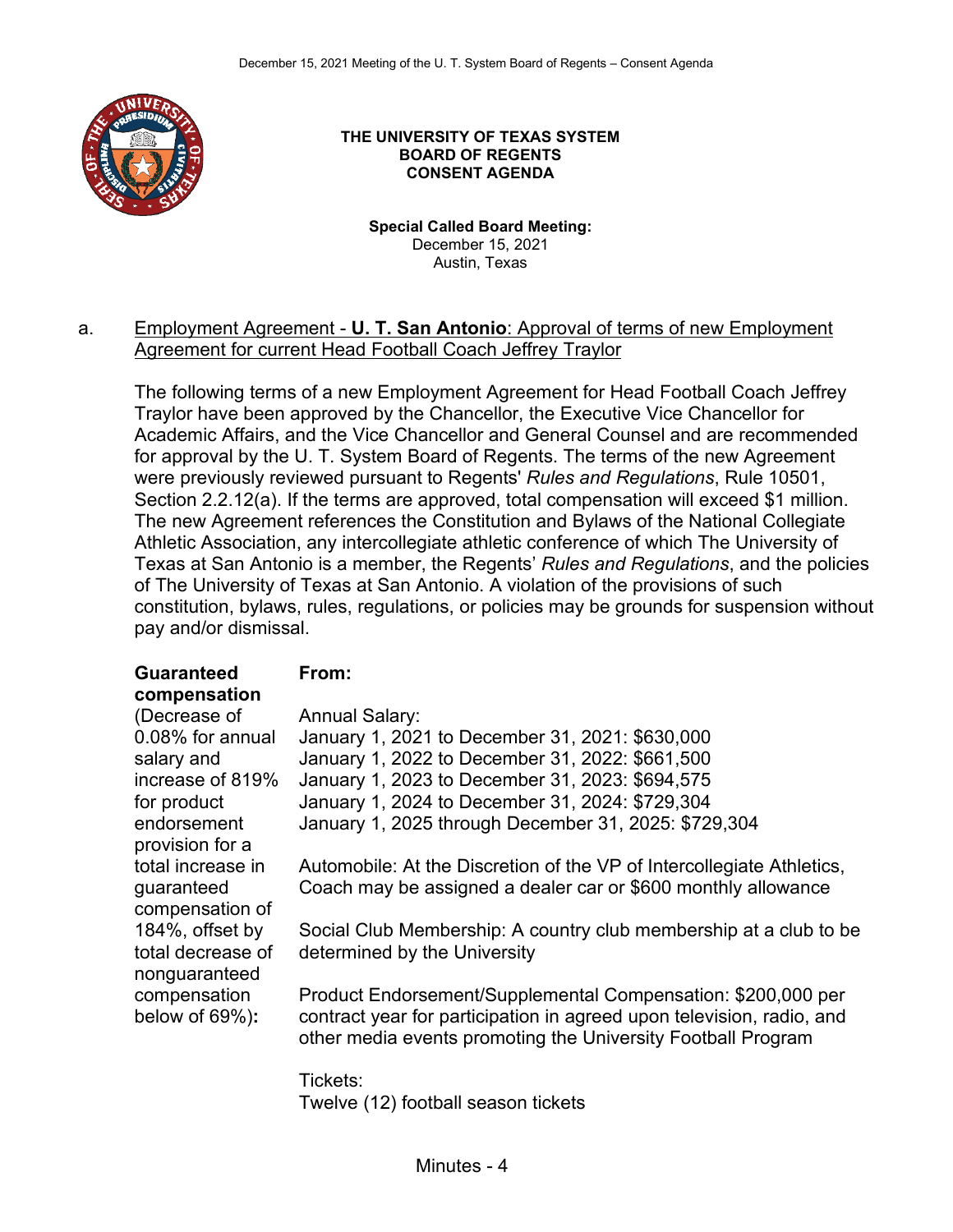Ten (10) tickets to away games including conference championship and bowl games

Moving Expenses: Not to exceed \$30,000

Executive Housing: If requested, the University will provide temporary executive housing through February 29,2020, at a rate not to exceed a maximum of \$150 per night without prior written approval.

# **To:**

Annual Salary:

January 1, 2022 to December 31, 2022: \$661,000 January 1, 2023 to December 31, 2023: \$700,000 January 1, 2024 to December 31, 2024: \$750,000 January 1, 2025 to December 31, 2025: \$800,000 January 1, 2026 to December 31, 2026: \$900,000 January 1, 2027 to December 31, 2027: \$1,000,000 January 1, 2028 to December 31, 2028: \$1,000,000 January 1, 2029 to December 31, 2029: \$1,000,000 January 1, 2030 to December 31, 2030: \$1,000,000 January 1, 2031 to December 31, 2031: \$1,000,000

Automobile: At the discretion of the University, Coach may be assigned a dealer car or \$600 monthly allowance.

Social Club Membership: Head Coach will receive a country club membership at a club determined by University.

Spousal and Family Travel: Head Coach's spouse will be entitled to reimbursement for travel and other reasonable and necessary expenses incurred while engaging in official University activities, provided that such activities are at the direction of and have prior approval of the University's Athletics Director.

Head Coach will be entitled to direct University payment or reimbursement for his spouse and children's travel and other reasonable and necessary expenses related to travel for post season football games, including conference championships and bowl games the University is participating in.

Tickets and Suite: Head Coach shall receive twelve (12) season tickets to University home games for all sports, and a suite, including reasonable food and beverage, at the Alamodome for University home football games.

Head Coach shall also receive ten (10) tickets to all away football games, as well as to conference championship and bowl games University participates in.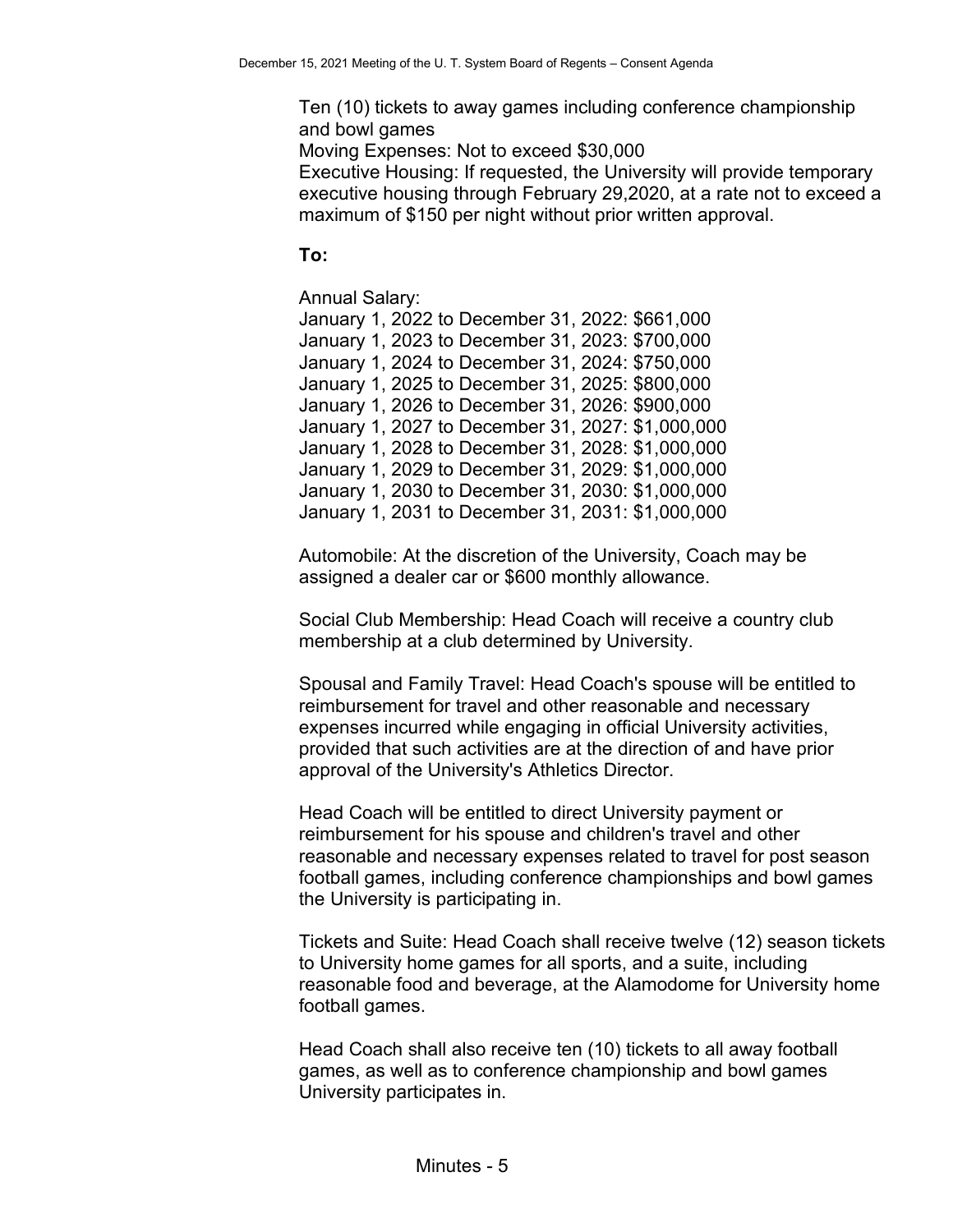Product Endorsement: Head Coach shall receive the compensation outlined below for participation in agreed upon television, radio, and other media events promoting the University Football Program to be agreed upon at the start of each season.

January 1, 2022 to December 31, 2022: \$1,839,000 January 1, 2023 to December 31, 2023: \$1,800,000 January 1, 2024 to December 31, 2024: \$1,750,000 January 1, 2025 to December 31, 2025: \$1,700,000 January 1, 2026 to December 31, 2026: \$1,800,000 January 1, 2027 to December 31, 2027: \$1,900,000 January 1, 2028 to December 31, 2028: \$2,000,000 January 1, 2029 to December 31, 2029: \$2,100,000 January 1, 2030 to December 31, 2030: \$2,200,000 January 1, 2031 to December 31, 2031: \$2,500,000

Retention Bonus: Head Coach will receive a \$200,000 retention bonus, provided he is still the Head Football Coach on January 1, 2027.

Head Coach will receive a \$250,000 retention bonus, provided he is still the Head Football Coach on January 1, 2030.

#### **Nonguaranteed compensation**

(Decrease of

69%):

### **From:**

Sports Camps: A portion of the net proceeds as approved by the VP for Intercollegiate Athletics

Team Performance Incentives: Maximum of \$1,625,000 annually (a) Team achieves six (6) regular season wins in a season: \$50,000\*

(b) Team achieves seven (7) regular season wins in a season: \$100,000\*

(c) Team achieves eight (8) regular season wins in a season:

\$150,000\*

(d) Team achieves nine (9) regular season wins in a season: \$250,000\*

(e) Team participates in the C-USA Championship Game: \$100,000

(f) Team wins the C-USA Championship Game: \$25,000

(g) Team participates in a Non-New Year's 6 Bowl Game: \$100,000

(h) Team participates in a New Year's 6 Bowl Game: \$200,000

(i) Team wins any bowl game: \$25,000

(j) Team defeats a Power 5 program in the regular season: \$25,000

(k) Team wins the College Football Playoff National Championship: \$500,000

(l) C-USA Coach of the Year: \$25,000

(m) National Coach of the Year: \$100,000

(n) Football Ticket Sales (as calculated by University) exceed \$2 million in a season: \$150,000\*\*

(o) Football Ticket Sales (as calculated by University) exceed \$2.5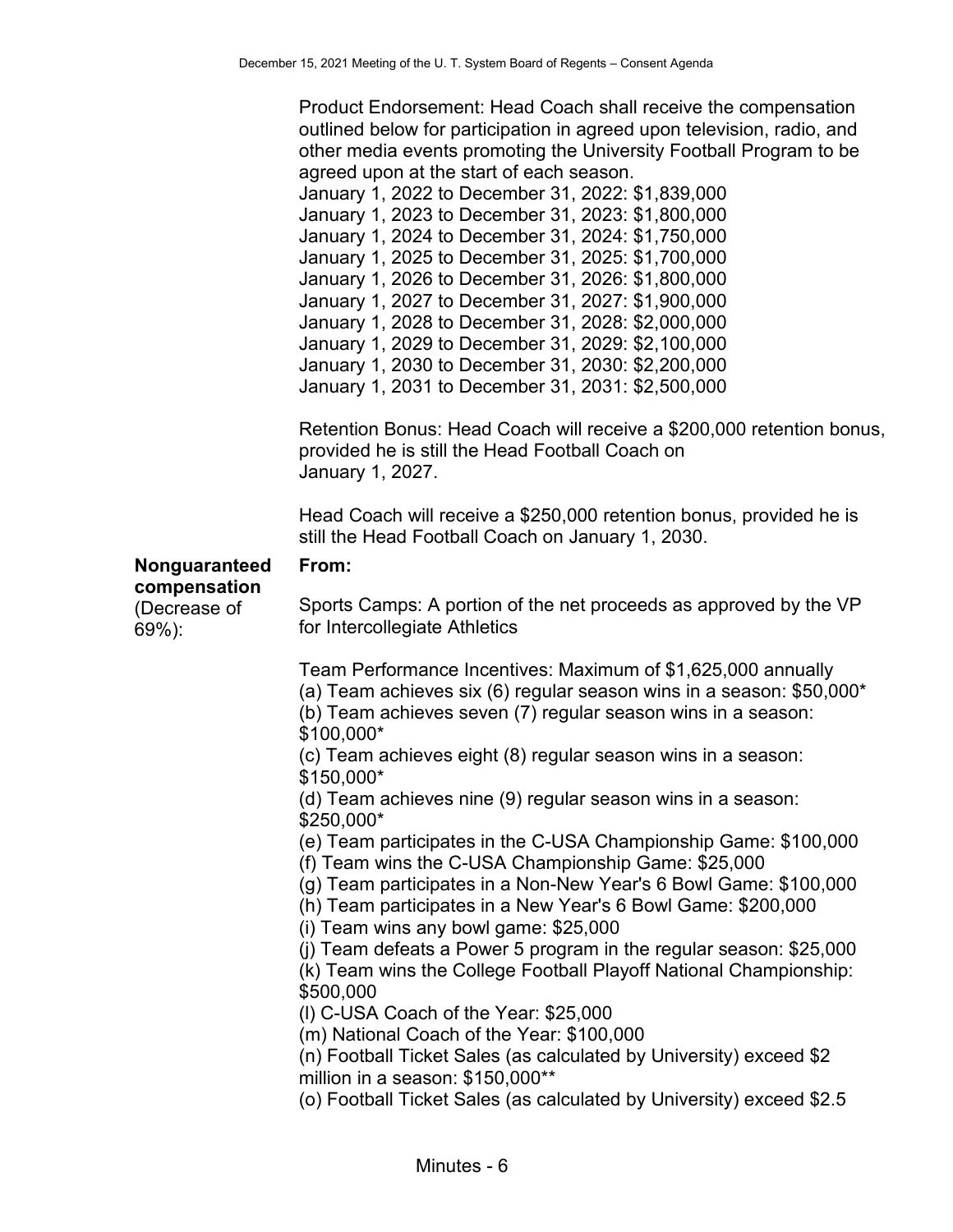million in a season: \$250,000\*\* (p) Football Ticket Sales (as calculated by University) exceed \$3 million in a season: \$350,000\*\*

Those with \* and \*\* are non-cumulative. In other words, for any particular season, Head Coach may be eligible, at most, for one of (a)-  $(d)$  and one of  $(n)-(p)$ .

## **To:**

Sports Camps: Head Coach will be permitted to distribute 100% of the net proceeds for each University-approved football camp to himself and the staff employed by or for the particular camp.

Team Performance Incentives: Maximum of \$500,000 annually.

(a) Team achieves eight (8) regular season wins in a season: \$25,000\*

(b) Team achieves nine (9) regular season wins in a season: \$50,000\*

(c) Team achieves ten (10) regular season wins in a season: \$75,000\*

(d) Team achieves eleven (11) regular season wins in a season:

\$100,000\*

(e) Team participates in the Conference Championship Game: \$25,000

(f) Team wins the Conference Championship Game: \$50,000

(g) Team participates in a Non-New Year's 6 Bowl Game: \$25,000

(h) Team participates in a New Year's 6 Bowl Game: \$175,000

(i) Team wins any Bowl Game: \$25,000

(j) Team wins the College Football Playoff National Championship: \$500,000

(k) Conference Coach of the Year: \$25,000

(l) National Coach of the Year: \$100,000

(m) CFP Top 25 Rank Finish: \$20,000\*\*

(n) CFP Top 10 Rank Finish: \$40,000\*\*

Those with \* and \*\* are non-cumulative. In other words, for any particular season, Head Coach may be eligible, at most, for one of (a)-  $(d)$  and one of  $(m)-(n)$ .

Source of Funds: Intercollegiate Athletics

Period: January 1, 2022 through December 31, 2031